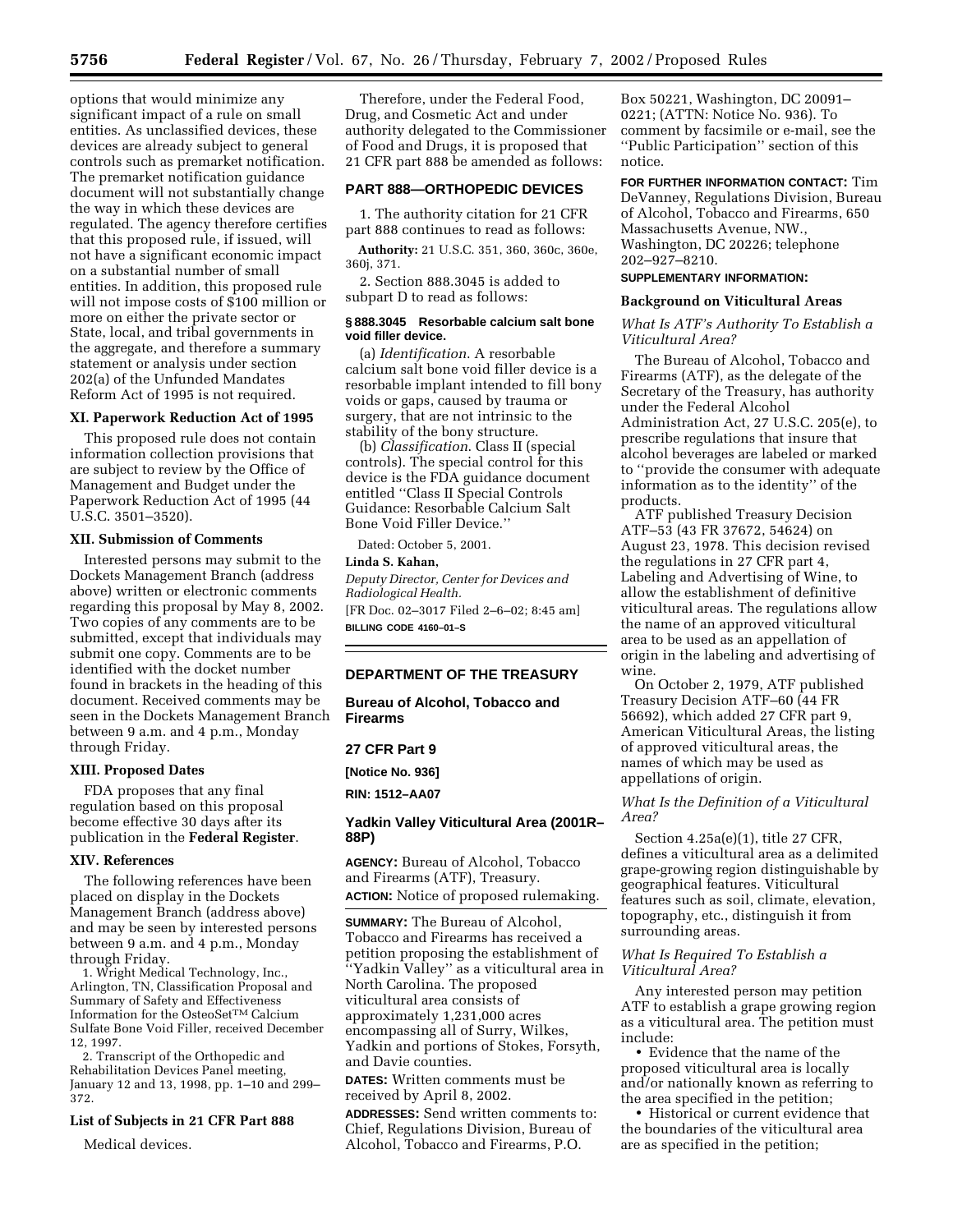• Evidence relating to the geographical features (climate, soil, elevation, physical features, etc.) which distinguish the viticultural features of the proposed area from surrounding areas;

• A description of the specific boundaries of the viticultural area, based on features which can be found on United States Geological Survey (U.S.G.S.) maps of the largest applicable scale; and

• A copy of the appropriate U.S.G.S. map(s) with the boundaries prominently marked.

#### **Yadkin Valley Petition**

ATF received a petition from Ms. Patricia McRitchie on behalf of Shelton Vineyards, Inc., Dobson, North Carolina, proposing to establish a viticultural area within the State of North Carolina, to be known as ''Yadkin Valley.'' The viticultural area encompasses Surry, Wilkes, and Yadkin counties and portions of Stokes, Forsyth, and Davie counties, all in North Carolina. The proposed viticultural area is located entirely within the Yadkin River watershed.

The proposed area encompasses approximately 1,924 square miles or 1,231,000 acres. Within these boundaries, there are over 30 growers that devote approximately 350 acres to the cultivation of wine grapes. Currently, there are three bonded wineries and at least two other wineries under construction.

### *What Name Evidence Has Been Provided?*

According to the petitioner, the proposed viticultural area has been known as the Yadkin Valley since precolonial times. The first written historical appearance of the name Yadkin (also referred to as Yattken or Yattkin) was in 1674 in the writing of an early trader, Abraham Wood, whose English scouts passed through the area in 1673. It was used in reference to the Native American tribe found living along the river known as Yadkin. Subsequently, the name Yadkin was applied to many natural features and man-made structures in the area. In fact, the only references to Yadkin as a place name are to places located in North Carolina: Yadkin Valley, the Yadkin River, Yadkin County, the towns of Yadkin Falls, Yadkin College, and Yadkinville. It is also used to name businesses, schools, and organizations located in the northwestern piedmont of the State.

The petitioner states that there is rich historical and anthropological evidence of settlement and cultivation in the

Yadkin Valley. Native American settlements date back to approximately 500 B.C. The first non-Native settlers, the Moravians, arrived in the Yadkin Valley in the 1740's. They originally scouted land in the Blue Ridge Mountains near Boone, but did not find a satisfactory site for settlement. The Moravians followed the Yadkin River east, finally reaching the three forks of the Muddy Creek, a tributary of Yadkin River. It was here that the first of these settlements were made in what are now Forsyth and Stokes counties. These settlements were Bethabara, established in 1753, and Bethania, established in 1759. Bethabara was a fortified settlement built to protect early settlers from attacks by Indians who would sweep down into the Yadkin Valley from the Blue Ridge Mountains during the French and Indian War. The Moravians were meticulous recordkeepers and references to the Yadkin Valley can be found in precolonial writings as well as in later resources.

The petitioner contends that references to the Yadkin Valley can be found in histories of the region during the American Revolution and the Civil War periods. Two of the best known Revolutionary battles in the Yadkin Valley are the Whig victories at Kings Mountain and the Battle of Shallow Ford. According to Ann Brownlee, in ''The Battle of Shallow Ford'' (12/1/96, 2/24/01 *http://www.velocenet.net/ shallowford/battle.htm*), these battles were believed to have ''turned the tide of the War for Independence in North Carolina to the Patriots' advantage.''

The petitioner states that the period immediately after the Civil War was highlighted by a steady influx of settlers into the Yadkin Valley and was characterized by subsistent farming on its rich soils. Toward the latter part of the 19th century, the focus was on cotton and tobacco. By the early 20th century, the change to tobacco as a cash crop was secure. At the close of the 20th century, the predominance of tobacco growing in the northwest piedmont of North Carolina waned. In its place is an increased interest in grape growing, which is rooted in pre-colonial North Carolina.

The petitioner states that, in an article titled ''N.C. Winery History'' (North Carolina Grape Council Web site, 2/24/ 01, *http://www.ncagr/com/markets/ commodit/horticul/grape/winehist.htm*), the first cultivated wine grape in the United States was grown in North Carolina. The first known recorded account of the scuppernong grape is found in the logbook of explorer Giovanni de Verranzano. He wrote in

1524, ''Many vines growing naturally there [in North Carolina] that would no doubt yield excellent wines.''

The wine industry in North Carolina thrived through the 19th and 20th centuries until prohibition. At that time, the industry, which was centered in the eastern part of the State, was based on muscadine wine.

The petitioner contends that one of the first modern major plantings of vinifera grapes in North Carolina occurred in 1972, when Jack Kroustalis established Westbend Vineyards, located in the Yadkin Valley. According to "Carolina Wine Country", "[t]he vines flourished in the rich soil of the Yadkin River Valley.'' In 1988, Kroustalis built the first bonded winery in the Yadkin Valley. Other growers in Yadkin Valley took note of Westbend Vineyard's success with vinifera grapes and followed suit. By the end of 2000, over 350 acres of grapes were planted in the Yadkin Valley. The North Carolina Department of Agriculture has recognized this area as a ''unique and valuable winegrowing region.''

In 1999, Shelton Vineyards began planting 200 acres of vinifera grapes on land considered perfectly suited to vinifera grape growing. The following year, they opened a state-of-the-art 30,000 case winery. There are currently two wineries under construction in the proposed viticultural area. The Yadkin Valley Wine Grower's Cooperative was recently incorporated.

In 1999, Surry Community College began offering continuing education viticulture courses. Spurred by the tremendous interest in grape growing, the College initiated a two-year viticulture program, which began in the fall of 2000. The program was designed with the intent of educating future grape growers to take advantage of the favorable growing environment provided by the Yadkin Valley. In December of 2000, the Golden Leaf Foundation awarded the College over \$130,000 to support the establishment of a demonstration vineyard and winery for use by students in the program. The petitioner contends that this provides further evidence and recognition of the promise that Yadkin Valley holds as a valuable and distinct viticultural area.

Reference materials used to prepare this petition consistently include the entire counties of Wilkes, Surry, and Yadkin in the Yadkin Valley, as well as portions of Stokes and Forsyth Counties. Davie and Iredell Counties are also commonly included. However, the petitioner contends that, for reasons discussed in the following section of the petition, Iredell County and the southern portion of Davie County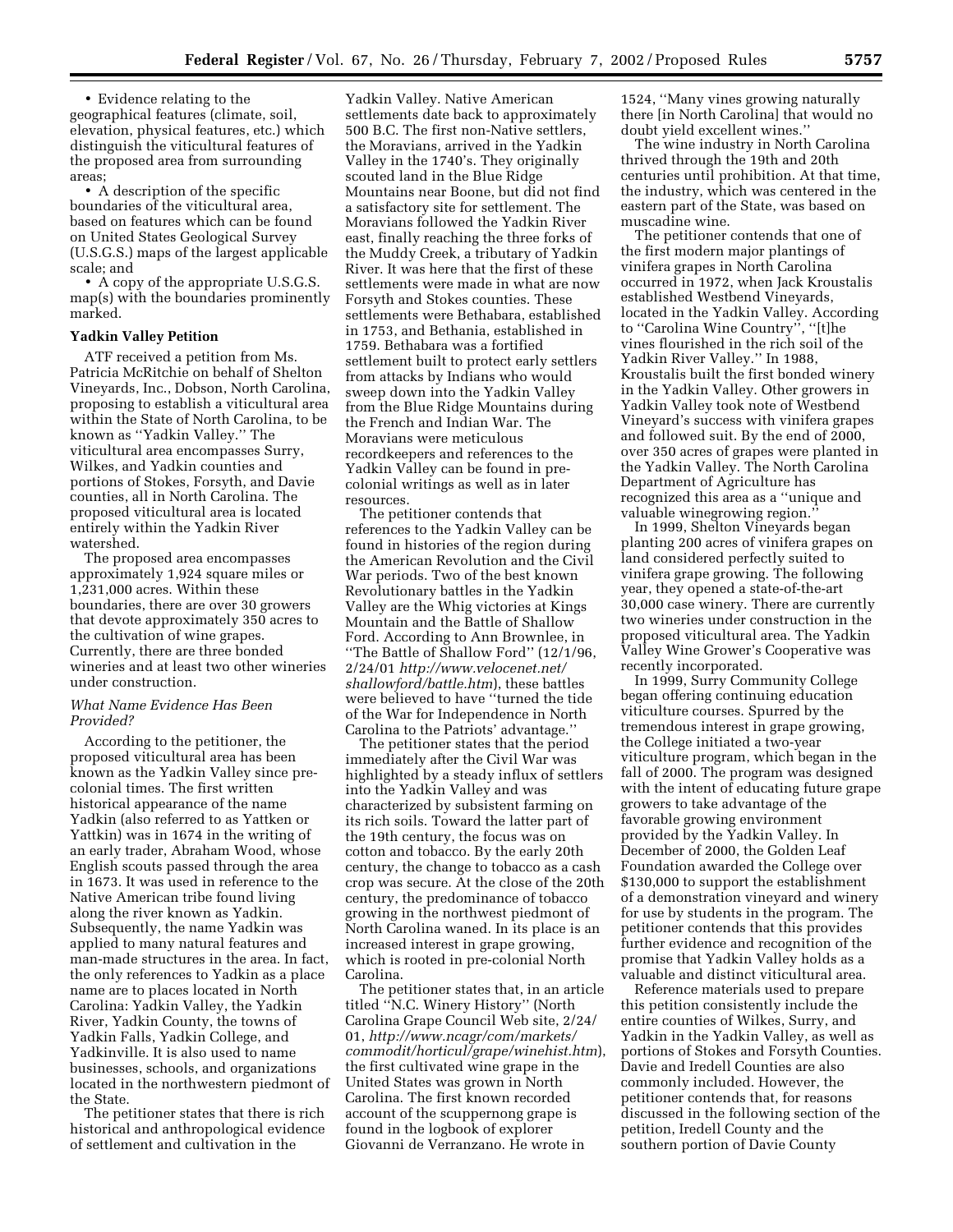should not be included in the proposed Yadkin Valley viticultural area.

The foregoing is evidence that Yadkin Valley is locally and nationally known as encompassing the area proposed by this petition.

# *What Evidence Relating to Geographical Features Has Been Provided?*

# Soil

The information in this section was prepared by Roger J. Leab, Soil Scientist, Natural Resource Conservation Service, United States Department of Agriculture. Mr. Leab was Soil Survey Project Leader for Surry County and Stokes County. He is currently the Soil Survey Project Leader for Alamance County. The soil information was compiled from the published soil surveys of Wilkes, Stoke, Yadkin, Davie, and Forsyth Counties and the data collected for the soon-to-be-published soil survey of Surry County.

The soils of the proposed Yadkin Valley viticultural area are formed mainly from residuum (saprolite) weathered from felsic metamorphic rocks (gneisses, schists, and phyllites) of the Blue Ridge Geologic Belt and the Smith River Allochothon and from metamorphosed granitic rocks of the inner Piedmont Belt. The extreme southeastern part of the area is formed from saprolite weathered from igneous intrusive rocks (granites, gabbros and diorites) and some gneisses and schists, all of the Charlotte Belt.

Most of the proposed viticultural area is in the mesic soil temperature regime, which, at a depth of 20 inches, has an average annual soil temperature of 47 to 59 degrees Fahrenheit. The extreme southeastern part of the area is in the thermic temperature regime, which is the 59 to 72 degree Fahrenheit range.

The dominant soil series formed from residuum in the mesic area are Fairview, Clifford, Woolwine, Westfield, Rhodhiss, and Toast soils. The dominant soil series formed from residuum in the thermic area are Pacolet, Cecil, Madison, Appling, and Wedowee soils. There are also some large areas of soils, which formed in old fluvial sediments of high stream terraces. These are the Braddock series in the mesic area and the Masada, Hiwassee, and Wickham series in the thermic area. These soils all have clayey or fine-loamy subsoils with good internal structure and moderate permeability. They are mostly very deep and well drained. These soils are acidic and have low natural fertility, requiring a well-structured fertility plan.

The soil series that formed in residuum from the mafic intrusive rocks (gabbros and diorites), which occur scattered along the extreme southeastern part of the proposed viticultural area, have slightly better natural fertility. However, they have subsoils with mixed mineralogy clays. The Gaston and Mecklenburg series have moderate or moderately slow permeability and are suitable to moderately suitable for viticulture. However, the Enon and Iredell series have high shrink-swell clayey subsoils, which perch water during wet periods and result in less than desirable internal drainage.

The less than desirable, high shrinkswell clayey soils are more abundant to the south and east of the proposed viticultural area. The Blue Ridge Mountains are to the west and north of the proposed area. The petitioner contends that these limitations define the Yadkin Valley as a unique viticultural area.

#### Climate

Data for precipitation, temperature and heat summation were provided by the State Climate Office of North Carolina.

*Hardiness Zone.* The proposed viticultural area is in Zone 7a of the USDA Hardiness Zone Map. The surrounding areas are in Zones 6b and 7b. This zone is well suited for growing grapes while the adjacent zones are not as favorable for growing vinifera grapes. For example, the Columbia Valley viticultural area in Washington State is also located in Zone 7a.

The Yadkin Valley is located in the warm temperate latitude between 36′00″ and 36′30″ N. This is an area well suited to growing vinifera grapes while latitudes below 35′00″ are not suited to vinifera grape growing, according to Gordon S. Howell and Timothy K Mansfield's article, ''Microclimate and the Grapevine: Site Selection for Vineyards (A Review),'' in ''Vinifera Wine Growers Journal,'' Fall 1977, 373.

*Precipitation.* The Yadkin Valley has an average rainfall of 46.42 inches. The area to the west and northwest receives, on average, more than 68 inches of rain per year. The area to the south and east receives, on average, 43.37 inches of rain per year. In general, the Yadkin Valley receives less precipitation than the area to the west and northwest and slightly more than the areas to the south and the east.

*Temperature.* The Yadkin Valley has average maximum annual temperatures of 69.85 degrees Fahrenheit and average minimum annual temperatures of 44.90 degrees Fahrenheit. The area to the west-northwest has an average maximum temperature of 58.6 degrees Fahrenheit and an average minimum

annual temperature of 40.00 degrees Fahrenheit. The area to the east has an average maximum annual temperature of 68.4 degrees Fahrenheit and an average minimum annual temperature of 46.0 degrees Fahrenheit. The area to the south has an average maximum annual temperature of 71.5 degrees Fahrenheit and an average minimum annual temperature of 48.1 degrees Fahrenheit.

In summary, the Yadkin Valley is much warmer than the area to the west and northwest and has slightly higher maximum and minimum temperatures than the area to the east. The Yadkin Valley has lower maximum and minimum temperatures than the area to the south. Temperature differences become more pronounced the further south one travels. In addition, as you proceed east past the Greensboro area, the temperatures, both maximum and minimum, become warmer than in the proposed viticultural area.

*Heat Summation.* Using Amerine and Winkler heat summation definitions, the proposed viticultural area is in climatic region IV, with 3743 degree-days. The areas to the east are in region IV. The area to the west-northwest is in region I, and the area to the south is in region V (Greensboro, NC is close to region V).

The data for the following analyses are taken from the North Carolina State University Horticulture Information Leaflet ''Average Growing Season for Selected North Carolina Locations'' (12/ 96, revised 12/98) by Katharine Perry.

*Frost-Free Season/Growing Season.* The proposed viticultural area enjoys a frost-free season lasting from April 22 to October 15. This is a growing season of 176 days and is two to four weeks longer than the region to the west. The frost-free/growing season in the proposed viticultural area is similar to the area immediately to the south. In contrast, the regions to the eastsoutheast have a frost-free and growing season four to six weeks longer than the proposed viticultural area.

*Climate Summary.* The proposed viticultural area has more moderate temperatures and precipitation than the surrounding areas. The growing season and frost-dates fall within the optimum range for cultivation of premium vinifera grapes. These data support the proposition that the Yadkin Valley possesses climatic conditions distinguishing it from the surrounding areas.

#### Geology

Matthew Mayberry, Chairman/ President, River Ridge Land Company, Inc., provided the following geological commentary.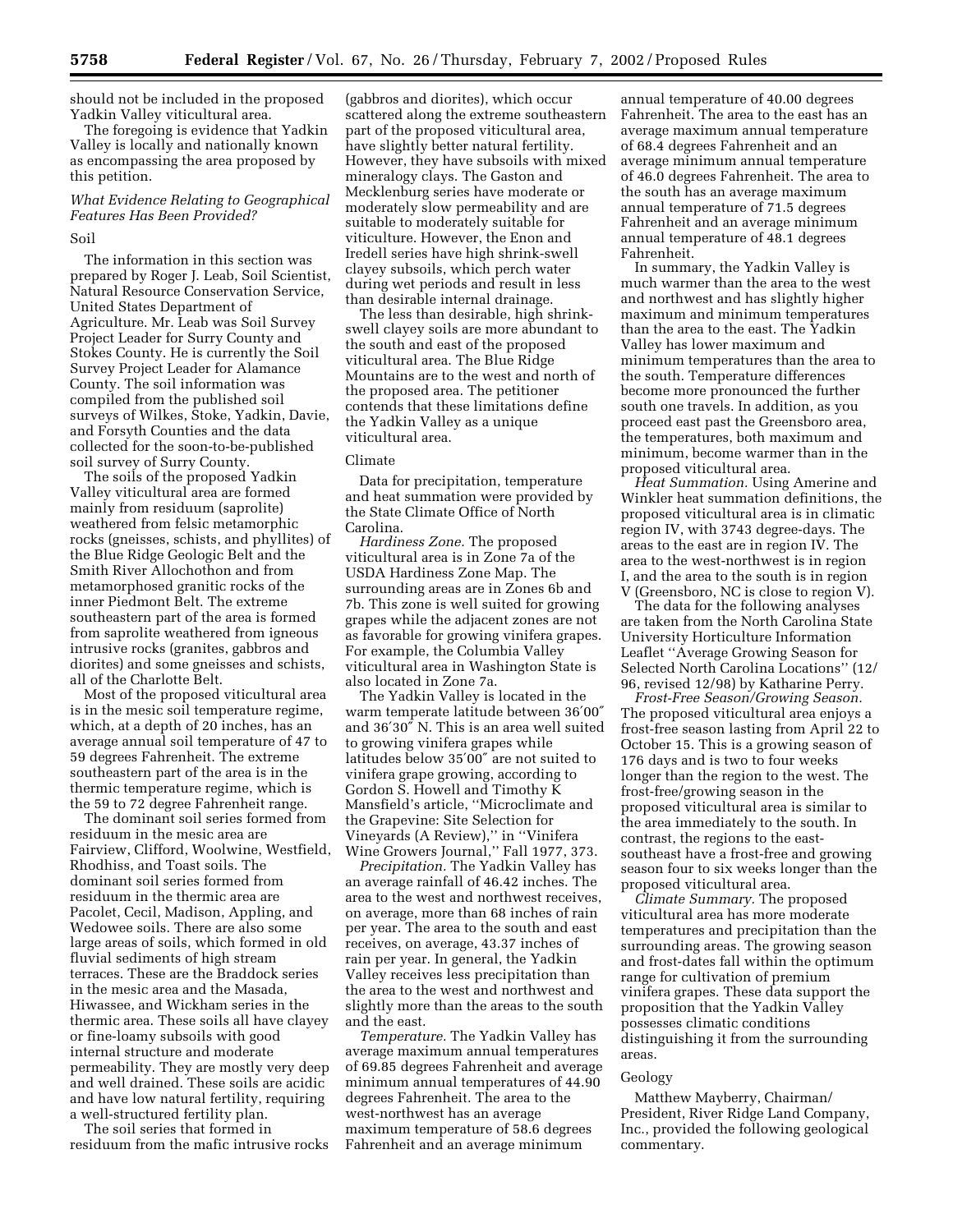The rocks and subsequent soils of the Blue Ridge and Piedmont Physiographic Provinces of the proposed viticultural area have origins extending back to the early formation of the earth's continental landmasses. Some rocks of the subject area have been dated to approximately 1.8 billion years old.

The geologic history is tremendously complex and involves plate tectonics (continental drift, continental collisions, subduction zones, intercontinental deformations) and the whole spectrum of uplifting and erosional wearing down for the entire mountain building cycle. Each of these cycles required several hundred million years during which the ongoing uplift and erosional wearing down processes were constantly active. The erosional cycle gradually reduces land surfaces from mountains to relatively level surfaces, gently sloping toward a depositional basin (ocean/sea). Geological evidence indicates at least three complete tectonic cycles, the last of which involved a collision and later separation of the Euro African Plate with the North American Plate. This produced a mountain range approximating the present day Andes Mountains of South America and eventually resulted in the creation of the Atlantic Ocean and the present day plate positions.

During a period of three hundred million years, following the build up of this original Appalachian Mountain system, the forces of weather and erosion have likely removed thousands of meters of rock with the resulting Piedmont and Blue Ridge surfaces of today. Evidence of three erosional cycles is represented by present day mountain peaks, *e.g.*, Mount Mitchell in North Carolina and Mount Rogers in Virginia. These peaks represent the oldest leveling cycle. The peaks of Kings Mountain, Pilot Mountain, Sauratown Mountain and the ridges of the Blue Ridge system represent the next erosional cycle. This middle cycle is definitely an older cycle (400,000,000 years) than the present-day Piedmont and Coastal Plain, which represent the third leveling cycle with their gentle sloping surface to the Atlantic Ocean. A current hypothesis is that the Appalachian Mountains and Piedmont are in a cycle where uplift is exceeding erosion by about 100 feet per 1,000,000 years for the Appalachian system of today.

The highly complex rocks of the present day Blue Ridge and Piedmont provinces represent a core area that has been present and re-crystallized and remetamorphosed through several of these mountain building cycles to produce the complex schists, gneisses and igneous

rocks of today. Relics of a couple of the hot spots that re-crystallized rock are the granites of Mount Airy and Stone Mountain, North Carolina. The weathering of these Piedmont rocks has produced soils with chemical and physical properties that are very amenable to the viticulture industry. These soils and the climate of the proposed Yadkin Valley viticultural area cover a spectrum that is equal to most vineyards of Europe and California.

After the Yadkin River's origin and descent from mountain springs in the Blowing Rock, North Carolina area, it encounters a major structural feature known as the Brevard Shear Zone (fault system), which also defines the Blue Ridge Escarpment in the area, paralleled by the river. At the base of the Blue Ridge Escarpment, the Yadkin River turns and flows northeastward under the structural control of this shear zone for a distance of approximately 50 miles before bending to the east between the northeast end of the Brushy Mountains and Pilot Mountain. At the Surry, Yadkin, and Forsyth County corner, the Yadkin turns southward and later becomes the Pee Dee River at High Rock Lake, about six miles northwest of Salisbury, North Carolina.

### *What Boundary Evidence Has Been Provided?*

Matthew Mayberry, Chairman/ President, River Ridge Land Company, Inc. provided the boundary description.

The area of the proposed Yadkin Valley viticultural area covers approximately 1,924 square miles or 1,231,000 acres in Wilkes, Surry, Yadkin and parts of Stokes, Forsyth, and Davie counties. The subject area is identified on two 1:250,000 scale USGS maps:

(1) Winston-Salem, N.C.; VA., Tenn. 1953 Limited Revision 1962 and,

(2) Charlotte, North Carolina; South Carolina 1953 Revised 1974.

The proposed Yadkin Valley viticultural area boundary is defined as a series of compass bearings and corresponding distances determined with a protractor and a 1:250,000 scale, based on and read from the U.S.G.S. maps. Primarily, the proposed viticultural area is defined by county lines. In cases where directions change, where county lines are too irregular to measure, a ''trend direction bearing'' with straight-line miles is reported. The beginning point is defined as a point 3.6 miles west of the northeast corner of Surry County on the Surry County and North Carolina/Virginia state line at the crest of Slate Mountain.

The boundaries of the proposed Yadkin Valley viticultural area are more particularly discussed in proposed § 9.174 (c) of the regulations, as identified below in this Notice.

### **Regulatory Analyses and Notices**

*Is This a Significant Regulatory Action as Defined in Executive Order 12866?*

This regulation is not a significant regulatory action as defined in Executive Order 12866. Accordingly, this proposed rule is not subject to the analysis required by this Executive Order.

### *How Does the Regulatory Flexibility Act Apply to This Proposed Rule?*

The proposed regulations will not have significant economic impact on a substantial number of small entities. The establishment of a viticultural area is neither an endorsement or approval by ATF of the quality of wine produced in the area, but rather an identification of an area that is distinct from surrounding areas. We believe that the establishment of viticultural areas allows wineries to more accurately describe the origin of their wines to consumers, and helps consumers identify various wines. Any benefit derived from the use of a viticultural area name is the result of the proprietor's own efforts and consumer acceptance of wines from that area. No new requirements are proposed. Accordingly, a regulatory flexibility analysis is not required.

### *Does the Paperwork Reduction Act Apply to This Proposed Rule?*

The Paperwork Reduction Act of 1995 (44 U.S.C. 3507(j)) and its implementing regulations, 5 CFR part 1320, do not apply to this proposed rule because no requirement to collect information is proposed.

#### **Public Participation**

# *Who May Comment on This Notice?*

ATF solicits comments from all interested parties. ATF specifically requests comments on the clarity of this proposed rule and how it may be made easier to understand. Comments received on or before the closing date will be carefully considered. Comments received after that date will be given the same consideration, if it is practical to do so. Assurance of consideration can only be given to comments received on or before the closing date.

Copies of this petition, the proposed regulations, the appropriate maps, and any written comments received may be viewed by appointment at the ATF Reference Library, Office of Liaison and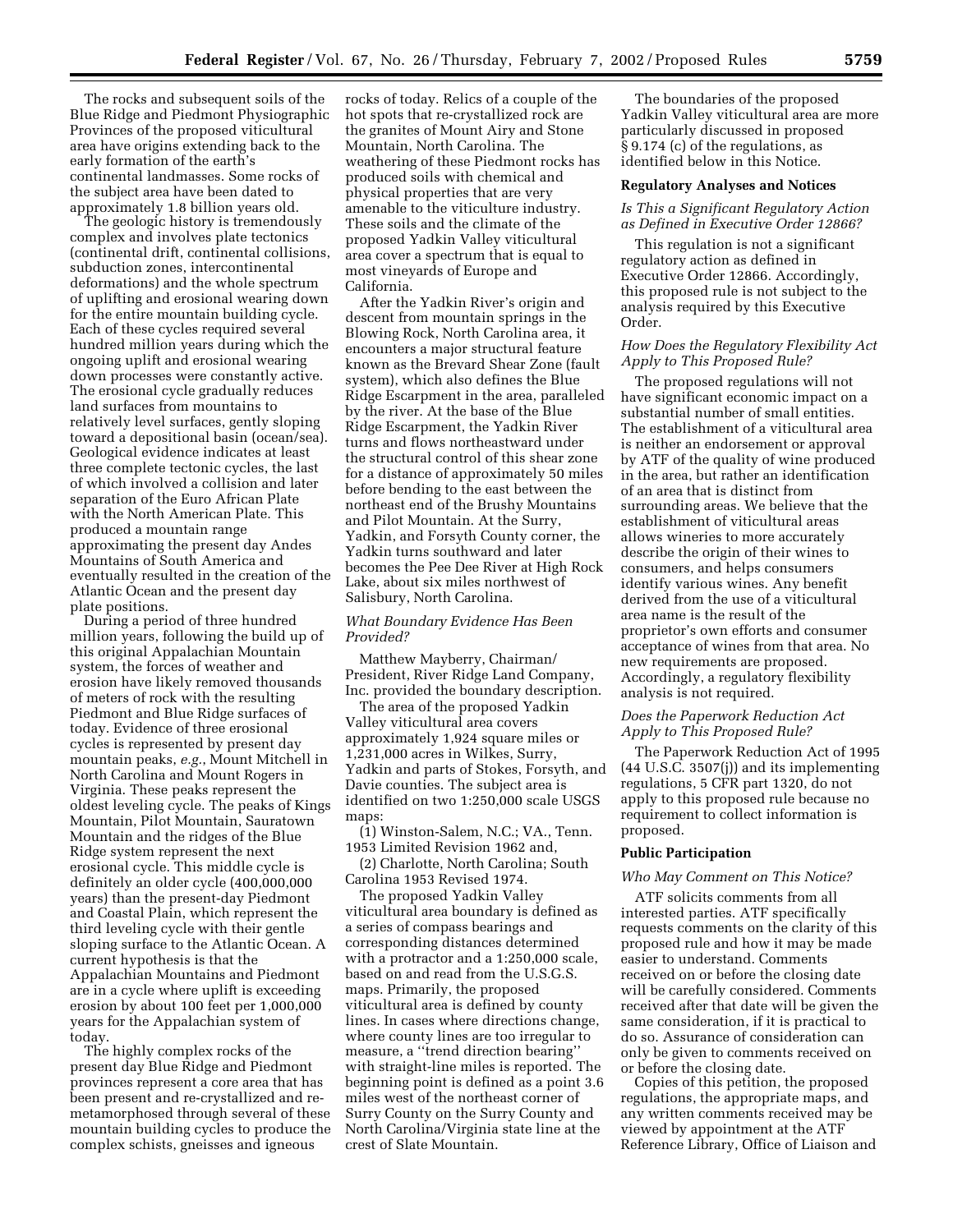Public Information, Room 6480, 650 Massachusetts Avenue, NW., Washington, DC 20226; telephone (202) 927–7890. To receive copies of comments, you must file a Freedom of Information Act (FOIA) request. For instructions on filing a FOIA request, call (202) 927–8480 or refer to the internet address: *http:// www.atf.treas.gov/about/foia/foia.htm.*

For the convenience of the public, ATF will post comments received in response to this notice on the ATF web site. All comments posted on our web site will show the name of the commenter. Street addresses, telephone numbers, and e-mail addresses are removed. We may also omit voluminous attachments or material that we do not consider suitable for posting. In all cases, the full comment will be available in the library or through FOIA requests, as noted above. To access online copies of the comments on this rulemaking, visit *http://www.atf.treas.gov/,* and select ''Regulations,'' then ''Proposed rules'' and this notice. Click on the ''view comments'' button.

### *Will ATF Keep My Comments Confidential?*

ATF will not recognize any comment as confidential. All comments and materials will be disclosed to the public. If you consider your material to be confidential or inappropriate for disclosure to the public, do not include it in the comments. We will also disclose the name of any person who submits a comment.

During the comment period, any person may request an opportunity to present oral testimony at a public hearing by writing the Director within the 60-day comment period. However, the Director reserves the right to determine whether a public hearing will be held.

#### *How Do I Send Facsimile Comments?*

To submit facsimile transmissions, use (202) 927–8525. Facsimile comments must:

- Be legible.
- Reference this notice number.
- Be on paper  $8\frac{1}{2} \times 11$ " in size.
- Contain a legible written signature.
- Not be more than three pages.

We will not acknowledge receipt of facsimile transmissions. We will treat facsimile transmissions as originals.

### *How Do I Send Electronic Mail (E-Mail) Comments?*

To submit comments by e-mail, send the comments to:

*nprm@atfhq.atf.treas.gov.* You must follow these instructions.

E-mail comments must:

• Contain your name, mailing address, and e-mail address.

• Reference this notice number.

• Be legible when printed on no more than three pages,  $8\frac{1}{2} \times 11$ " in size.

We will not acknowledge receipt of email. E-mail comments are treated as originals.

# *How Do I Send Comments to the ATF Internet Web Site?*

There is a comment form provided with the online copy of the proposed rule on the ATF internet web site at: *http://www.atf.treas.gov.*

### **Drafting Information**

The principal author of this document is Tim DeVanney, Regulations Division, Bureau of Alcohol, Tobacco and Firearms.

### **List of Subjects in 27 CFR Part 9**

Administrative practices and procedures, Consumer protection, Viticultural areas, and Wine.

#### **Authority and Issuance**

Title 27, Code of Federal Regulations, Part 9, American Viticultural Areas, is proposed to be amended as follows:

### **PART 9—AMERICAN VITICULTURAL AREAS**

**Paragraph 1.** The authority citation for part 9 continues to read as follows: **Authority:** 27 U.S.C. 205.

#### **Subpart C—Approved American Viticultural Areas**

**Par. 2.** Subpart C is amended by adding § 9.174 to read as follows: \* \* \* \* \*

#### **§ 9.174 Yadkin Valley.**

(a) *Name.* The name of the viticultural area described in this section is ''Yadkin Valley''.

(b) *Approved Maps.* The appropriate maps for determining the boundaries of the Yadkin Valley viticultural area are two United States Geological Survey (U.S.G.S.) topographic maps, scale 1:250,000:

(1) Winston-Salem, N.C.; VA; Tenn. (1953, Limited Revision 1962), and,

(2) Charlotte, North Carolina; South Carolina. (1953, Revised 1974).

(c) *Boundaries.* The Yadkin Valley viticultural area is located in the state of North Carolina within Wilkes, Surry, Yadkin and part of Stokes, Forsyth, and Davie Counties. The boundaries are as follows:

(1) Beginning with the Winston-Salem, N.C.; VA; Tenn. map, the beginning point is 3.6 miles west of the northeast corner of Surry County on the

Surry County and North Carolina/ Virginia state line. From the beginning point, proceed south 25.5 degrees east, this boundary line follows the Yadkin River Basin boundary line, approximately 8.0 miles, to the intersection of the Surry/Stokes County line;

(2) Then follow the Surry/Stokes County line, approximately 1.5 miles south;

(3) Then bear south 57 degrees east, for approximately 7.8 miles, following the Yadkin River Basin boundary line to Sauratown Mountain peak (at the 2,465 foot contour line);

(4) Then bear northeastward along the Yadkin River Basin boundary line to the Gap (between Sauratown and Hanging Rock Mountains), at the State Route 66/ Yadkin River Basin boundary line intersection;

(5) Then bear south, following State Route 66 to the U.S. Route 52/State Route 66 intersection;

(6) Then follow U.S. Route 52 south to Rural Hall, N.C., to the intersection of the Southern Railway track and U.S. Route 52;

(7) Then bear south, following the Southern Railway track to where it intersects with U.S. Route 158;

(8) Then bear southwest, following U.S. Route 158 (onto the Charlotte, North Carolina; South Carolina quadrangle map) to the intersection of U.S. Highway 601/U.S. Route 158 at Mocksville, N.C.;

(9) Then bear northwest, following U.S. Highway 601 (onto the Winston-Salem, N.C.; VA; Tenn. quadrangle map) to the Davie/Yadkin County line;

(10) Then continue west along the Yadkin/Davie County line, to the Yadkin/Davie/Iredell County line intersection, to the Yadkin/Iredell County line, to the Yadkin/Iredell/ Wilkes County line intersection, to the Iredell/Wilkes County line, to the Iredell/Wilkes/Alexander County line intersection, to the Wilkes/Alexander County line, to the Wilkes/Alexander/ Caldwell County line intersection;

(11) Then bear northwesterly along the Wilkes/Caldwell County line, to the Wilkes/Caldwell/Watauga County intersection;

(12) Then bear northeasterly then northwesterly along the Wilkes/Watauga County line to the intersection of the Wilkes/Watauga/Ashe County lines;

(13) Then alternately bear northeasterly then southeasterly along the Wilkes/Ashe County line, to the Wilkes/Ashe/Alleghany County line intersection;

(14) Then alternately bear northeasterly then southeasterly along the Wilkes/Alleghany County line to the